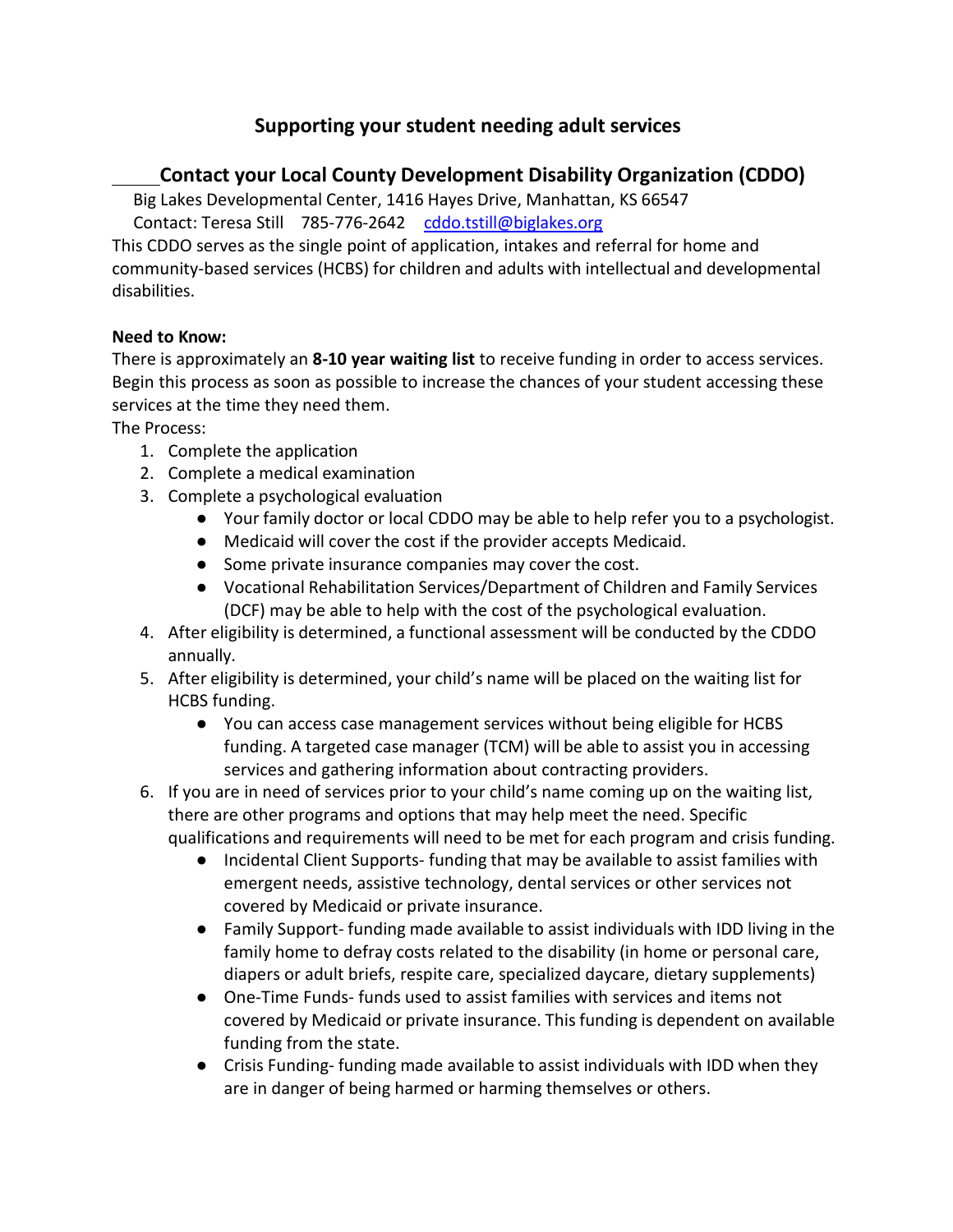## **Apply for Vocational Rehabilitation (VR) Services**

Department of Family and Children's Services 500 SW Van Buren, Topeka, KS 66603 Sheryl Crawford 785-296-1363 [sheryl.crawford@ks.gov](mailto:sheryl.crawford@ks.gov) Deborah Jewell [Deborah.jewell@ks.gov](mailto:Deborah.jewell@ks.gov)

#### **Program Services:**

- Employment counseling and guidance
- Physical and mental restoration services
- Job Training
- Other Services
- Supported Employment
- Job Placement Services
- Services for high school students

#### **Need to Know:**

- With consent, your child's IEP case manager or transition coordinator can refer your child to VR and invite the VR counselor to the IEP meeting after the age of 16
- VR may be able to access funding to help meet continuing educational, training, accessibility, or cover the cost(s) of other needs necessary to access community services if related to employment.

# **Apply for Supplemental Security Income (SSI)**

Social Security Administration- 1121 Hudson Ave. Manhattan, KS 66503 1-877-840-5741 Apply on-line or call to schedule an appointment between the hours of 7 a.m. and 7 p.m. 1-800-772-1213

SSI is a cash supplement your child may be eligible to receive which can help to support him or her financially.

#### **Need to know:**

- Some students may qualify for SSI before turning 18 and some may not qualify until after turning 18.
- Household income is a consideration for minors but may not be for those individuals over the age of 18.
- Approximately 70% of applicants are denied SSI, do not be surprised if your child is denied assistance. If this happens, appeal the process within the given time frame rather than reapplying.
- It may be beneficial to schedule an in-person appointment and take your child with you when going for an appointment.
- This can be a very lengthy process and persistence to receive services may be needed. If you need legal assistance in the matter, you may choose to contact an attorney or obtain assistance through Kansas Legal Services 1-800-723-6953.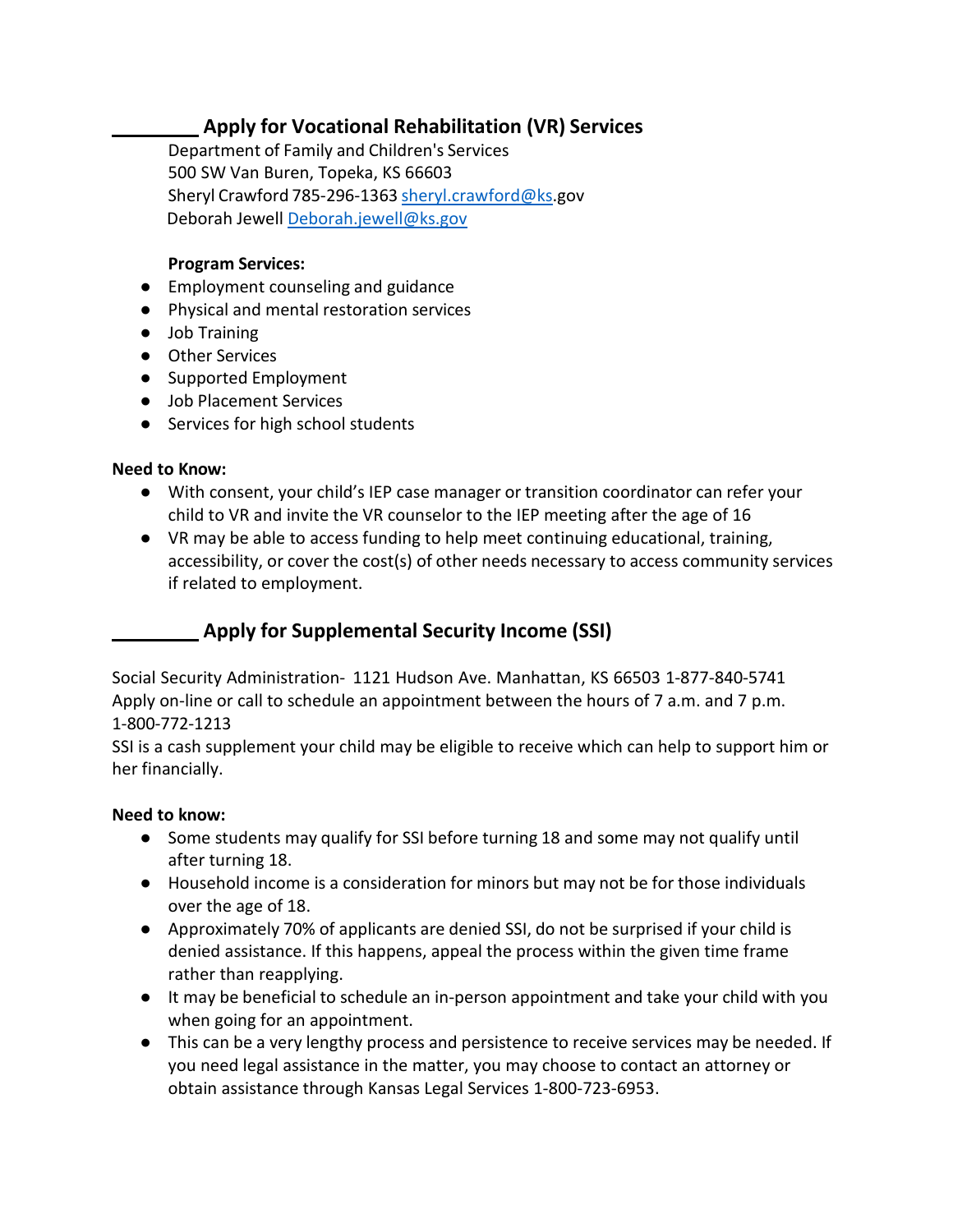# **Apply for Medicaid (Kancare)**

Kansas Department of Health and Environment (KDHE) 1-800-792-4884 Medicaid provides health services and access to medical care to children and families in need and individuals with disabilities. In Kansas, the medical services program is referred to as Kancare and contracts with 3 private insurance companies which serve as managed care organizations (MCO).

### **Need to know:**

- Kancare funds home and community-based services (HCBS) in Kansas. Many individuals with disabilities will access HCBS funding such as home supportive care, residential, or day services in order to live as independently as possible within their community.
- Private insurance typically does NOT pay for home and community-based services.
- It is possible to have a private insurance policy and receive Kancare to help cover the cost of needed services. Private insurance will be the primary insurance provider and Kancare will be the secondary insurance provider, Kancare will typically cover the cost of qualifying out-of-pocket expenses and co-pays that private insurance will not pay.
- Individuals applying for Kancare are required to apply for SSI. (Remember that these are separate government agencies and applications will need to be made separately at the respective agencies for Kancare and SSI).
- Individuals who already receive SSI, will be presumed eligible for Kancare, but will still need to go through the application process for Kancare.

# **Determine if Guardianship is Needed**

Guardianship is a legal mechanism that grants a designed adult legal power to make decisions for another person, one who is considered unable to make decisions himself or herself. **Need to know:**

- Different types of guardianships are available based on the specific needs of the individual. An attorney will need to be obtained. Estimated cost is typically \$500-\$1000.
- Kansas Legal Services may be able to assist with obtaining guardianship at a reduced cost.
- Some CDDO providers work with private attorneys and may be able to access pro-bono assistance when obtaining guardianship.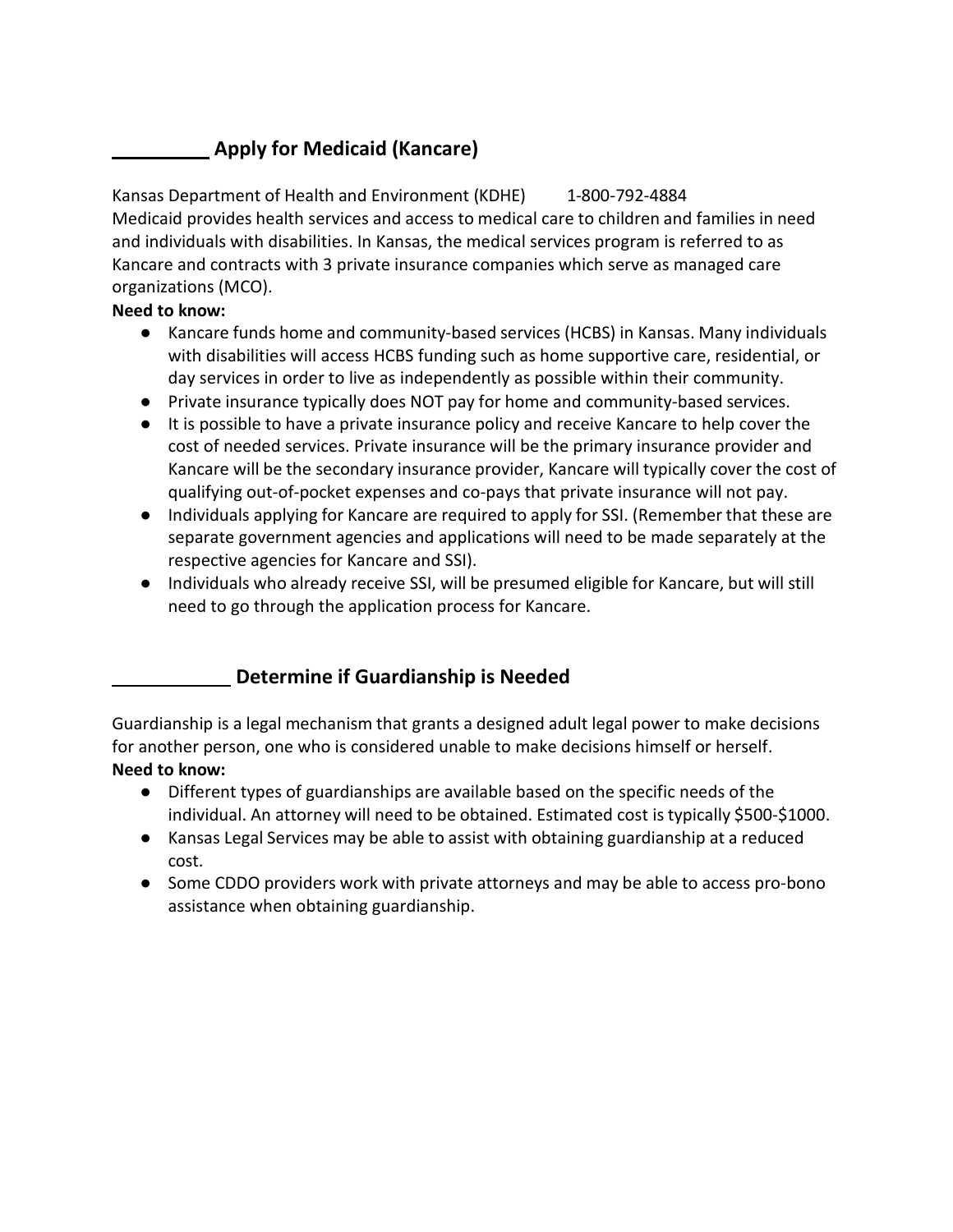## **Consider setting up a Special Needs Trust or ABLE Account**

- Many well-intentioned caregivers don't realize that an inheritance may cause many problems for their dependent with special needs. Under current federal law, any inheritance of more than \$2,000 disqualifies individuals with disabilities for most federal needs-based assistance and benefits from public assistance programs may also be impacted or withdrawn.
- A special needs trust or an ABLE account offers a means of protecting your loved one's eligibility for benefits, while addressing the ongoing care and needs of your dependent.

### **Local resource for Independent Living**

## **Three Rivers, 504 Miller Drive, Wamego, KS (785) 456-9915**

- Three Rivers services are available to people with disabilities regardless of age, type or severity of disability or income.
- Three Rivers Independent Living Specialists on staff work with transition students and their families. Transition services are activities that prepare students with disabilities to move from school to post-school life.
- Three Rivers can help with parent resources including: IEP advocacy, assistance with applications for Medicaid, Disability Services (SSI,SSDI) and Employment and Job Preparation, Community Based Services and ABLE accounts.
- Three Rivers can provide student services including IEP advocating, assistance with applications for driving school, FAFSA, College Applications and Employment and Job Preparations and transition services including Pre-ETS and ABLE accounts.
- Three Rivers can help with locating and maintaining housing-researching and resources.
- Three Rivers can work on independent living skills such as organizational skills, money management/budgeting, setting up bank accounts and meeting monthly to make sure bills are paid.
- Three Rivers can assist with meal preparation including learning basic nutrition and preparing a meal.
- Three Rivers can help with tax preparation services.